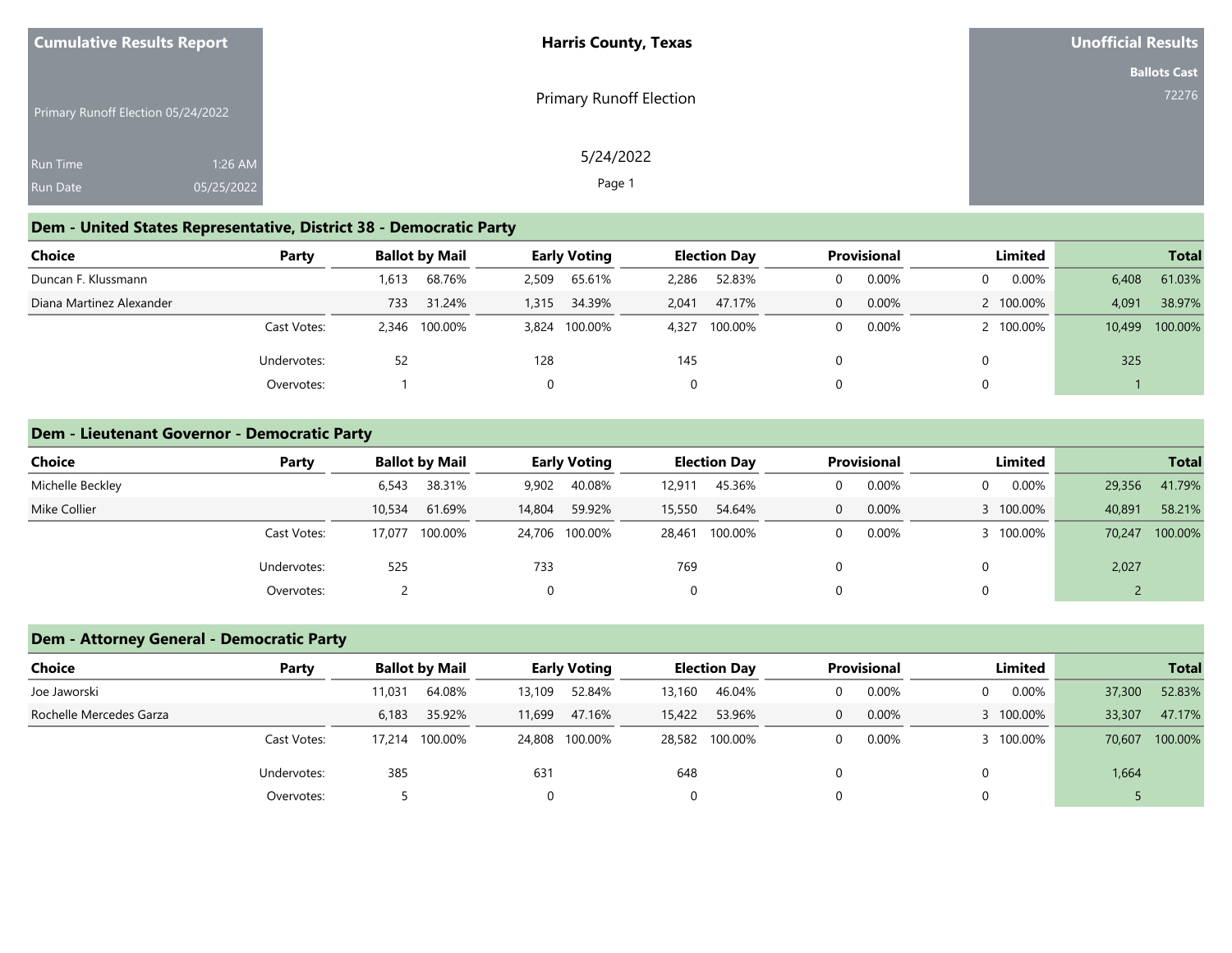| <b>Cumulative Results Report</b>   |            | <b>Harris County, Texas</b> | <b>Unofficial Results</b> |
|------------------------------------|------------|-----------------------------|---------------------------|
|                                    |            |                             | <b>Ballots Cast</b>       |
| Primary Runoff Election 05/24/2022 |            | Primary Runoff Election     | 72276                     |
| <b>Run Time</b>                    | 1:26 AM    | 5/24/2022                   |                           |
| <b>Run Date</b>                    | 05/25/2022 | Page 2                      |                           |

### **Dem - Comptroller of Public Accounts - Democratic Party**

| Choice           | Party       |        | <b>Ballot by Mail</b> |        | <b>Early Voting</b> |        | <b>Election Day</b> |  | <b>Provisional</b> |          | Limited   |        | <b>Total</b>   |
|------------------|-------------|--------|-----------------------|--------|---------------------|--------|---------------------|--|--------------------|----------|-----------|--------|----------------|
| Janet T. Dudding |             | 12,543 | 74.44%                | 17,916 | 74.01%              | 19,669 | 70.99%              |  | 0.00%              |          | 3 100.00% | 50,131 | 72.90%         |
| Angel Luis Vega  |             | 4,306  | 25.56%                | 6,291  | 25.99%              | 8,037  | 29.01%              |  | 0.00%              | $\Omega$ | $0.00\%$  | 18,634 | 27.10%         |
|                  | Cast Votes: | 16,849 | 100.00%               |        | 24,207 100.00%      | 27.706 | 100.00%             |  | 0.00%              |          | 3 100.00% |        | 68,765 100.00% |
|                  | Undervotes: | 752    |                       | 1,232  |                     | 1,524  |                     |  |                    |          |           | 3,508  |                |
|                  | Overvotes:  |        |                       |        |                     | 0      |                     |  |                    |          |           |        |                |

### **Dem - Commissioner of the General Land Office - Democratic Party**

| Choice               | Party       |        | <b>Ballot by Mail</b> |          | <b>Early Voting</b> |        | <b>Election Day</b> |   | <b>Provisional</b> |          | Limited   |        | <b>Total</b> |
|----------------------|-------------|--------|-----------------------|----------|---------------------|--------|---------------------|---|--------------------|----------|-----------|--------|--------------|
| Sandragrace Martinez |             | 6,548  | 38.61%                | 9,290    | 37.97%              | 12.274 | 43.85%              |   | 0.00%              | $\Omega$ | $0.00\%$  | 28,112 | 40.49%       |
| Jay Kleberg          |             | 10,412 | 61.39%                | 15,179   | 62.03%              | 15,716 | 56.15%              | 0 | 0.00%              |          | 3 100.00% | 41,310 | 59.51%       |
|                      | Cast Votes: |        | 16,960 100.00%        |          | 24,469 100.00%      |        | 27,990 100.00%      |   | 0.00%              |          | 3 100.00% | 69,422 | 100.00%      |
|                      | Undervotes: | 641    |                       | 970      |                     | 1,240  |                     |   |                    |          |           | 2,851  |              |
|                      | Overvotes:  |        |                       | $\Omega$ |                     | 0      |                     |   |                    | 0        |           |        |              |

### **Dem - Member, State Board of Education, District 4 - Democratic Party**

| <b>Choice</b>           | Party       |       | <b>Ballot by Mail</b> |        | <b>Early Voting</b> |        | <b>Election Day</b> |          | <b>Provisional</b> |          | Limited  |        | <b>Total</b>   |
|-------------------------|-------------|-------|-----------------------|--------|---------------------|--------|---------------------|----------|--------------------|----------|----------|--------|----------------|
| Coretta Mallet-Fontenot |             | 5,125 | 56.51%                | 4,438  | 37.93%              | 4,829  | 35.73%              | 0        | 0.00%              | $\Omega$ | 0.00%    | 14,392 | 41.98%         |
| Staci Childs            |             | 3.944 | 43.49%                | 7,261  | 62.07%              | 8,688  | 64.27%              | $\Omega$ | 0.00%              | $\Omega$ | 0.00%    | 19,893 | 58.02%         |
|                         | Cast Votes: | 9.069 | 100.00%               | 11,699 | 100.00%             | 13,517 | 100.00%             | 0        | $0.00\%$           | $\Omega$ | $0.00\%$ |        | 34,285 100.00% |
|                         | Undervotes: | 254   |                       | 355    |                     | 593    |                     |          |                    |          |          | 1,202  |                |
|                         | Overvotes:  |       |                       |        |                     |        |                     |          |                    | $\Omega$ |          |        |                |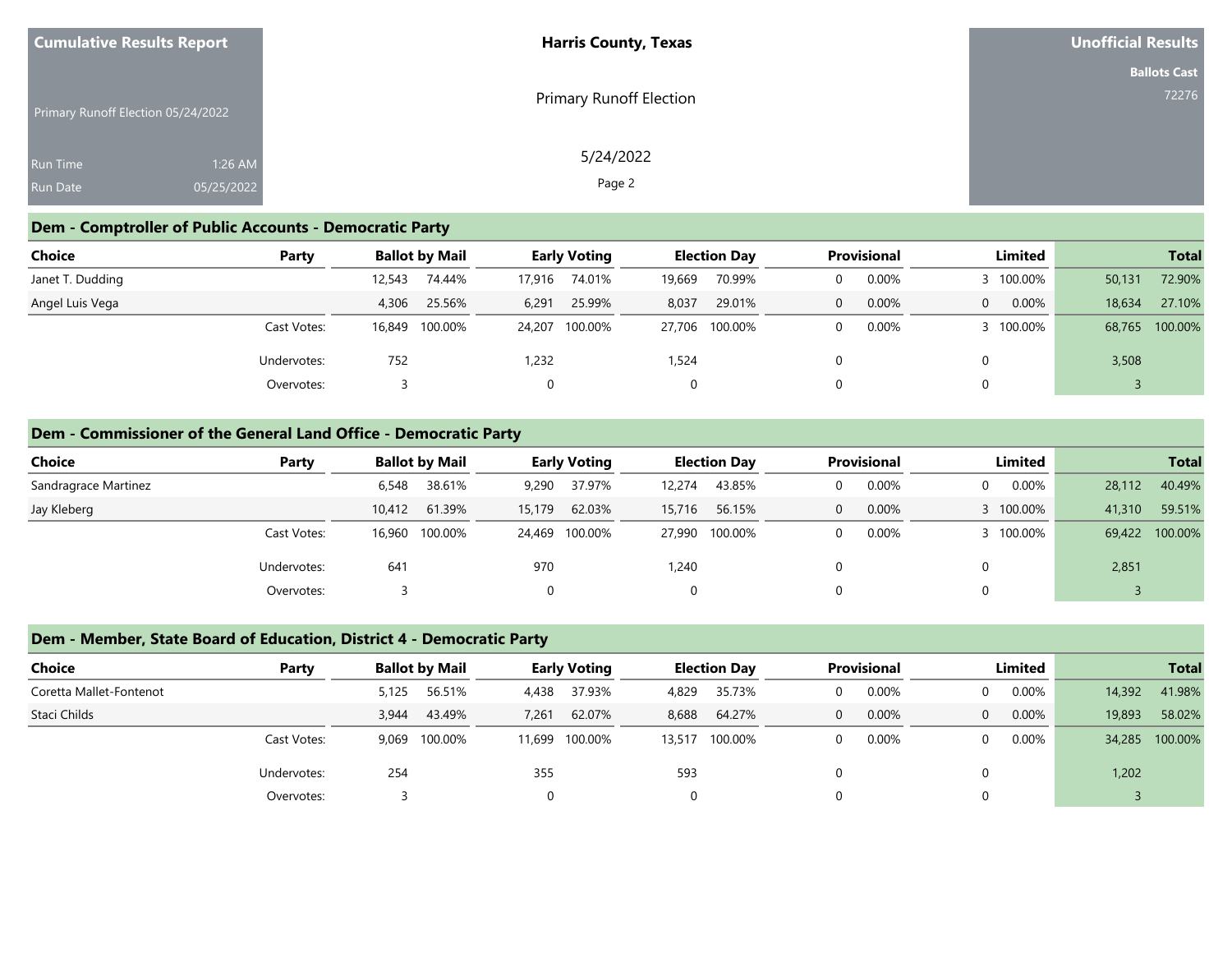| <b>Cumulative Results Report</b>   |            | <b>Harris County, Texas</b> | Unofficial Results  |
|------------------------------------|------------|-----------------------------|---------------------|
|                                    |            |                             | <b>Ballots Cast</b> |
| Primary Runoff Election 05/24/2022 |            | Primary Runoff Election     | 72276               |
| <b>Run Time</b>                    | 1:26 AM    | 5/24/2022                   |                     |
| <b>Run Date</b>                    | 05/25/2022 | Page 3                      |                     |

### **Dem - State Representative, District 147 - Democratic Party**

| Choice             | Party       |      | <b>Ballot by Mail</b> |       | <b>Early Voting</b> |             | <b>Election Day</b> |          | <b>Provisional</b> |  | Limited  |              | <b>Total</b>  |
|--------------------|-------------|------|-----------------------|-------|---------------------|-------------|---------------------|----------|--------------------|--|----------|--------------|---------------|
| Danielle Keys Bess |             | 474  | 37.35%                | 1,132 | 46.05%              | <b>.464</b> | 50.38%              | $\Omega$ | $0.00\%$           |  | $0.00\%$ | 3,070        | 46.28%        |
| Jolanda Jones      |             | 795  | 62.65%                | 1,326 | 53.95%              | 1,442       | 49.62%              | $\Omega$ | $0.00\%$           |  | 0.00%    | 3,563        | 53.72%        |
|                    | Cast Votes: | .269 | 100.00%               |       | 2,458 100.00%       |             | 2,906 100.00%       | $\Omega$ | $0.00\%$           |  | $0.00\%$ |              | 6,633 100.00% |
|                    | Undervotes: | 16   |                       | 18    |                     | 52          |                     |          |                    |  |          | 86           |               |
|                    | Overvotes:  | 0    |                       | 0     |                     |             |                     |          |                    |  |          | $\mathbf{0}$ |               |

### **Dem - District Judge, 185th Judicial District - Democratic Party**

| Choice       | Party                 | <b>Ballot by Mail</b> |        | <b>Early Voting</b> |        | <b>Election Day</b> | <b>Provisional</b> |          | Limited |        | <b>Total</b> |
|--------------|-----------------------|-----------------------|--------|---------------------|--------|---------------------|--------------------|----------|---------|--------|--------------|
| Andrea Beall |                       | 55.70%<br>9,403       | 12,748 | 52.22%              | 15,909 | 57.16%              | 0.00%              | 0        | 0.00%   | 38,060 | 55.06%       |
| Jason Luong  |                       | 44.30%<br>7.480       | 11.665 | 47.78%              | 11,922 | 42.84%              | 0.00%              | $\Omega$ | 0.00%   | 31,067 | 44.94%       |
|              | Cast Votes:<br>16,883 | 100.00%               |        | 24,413 100.00%      |        | 27,831 100.00%      | 0.00%              | $\Omega$ | 0.00%   | 69,127 | 100.00%      |
|              | Undervotes:           | 719                   | 1,026  |                     | 1,399  |                     |                    |          |         | 3,147  |              |
|              | Overvotes:            |                       |        |                     | 0      |                     |                    | 0        |         |        |              |

# **Dem - District Judge, 208th Judicial District - Democratic Party**

| <b>Choice</b>            | Party              |        | <b>Ballot by Mail</b> |        | <b>Early Voting</b> |        | <b>Election Day</b> |                | <b>Provisional</b> |          | Limited  |        | <b>Total</b>   |
|--------------------------|--------------------|--------|-----------------------|--------|---------------------|--------|---------------------|----------------|--------------------|----------|----------|--------|----------------|
| <b>Beverly Armstrong</b> |                    | 9,970  | 59.48%                | 11,743 | 48.98%              | 13,841 | 50.92%              |                | 0.00%              | $\Omega$ | $0.00\%$ | 35,554 | 52.35%         |
| Kimberly "Kim" McTorry   |                    | 6.793  | 40.52%                | 12,233 | 51.02%              | 13,342 | 49.08%              | $\overline{0}$ | $0.00\%$           | $\Omega$ | $0.00\%$ | 32,368 | 47.65%         |
|                          | Cast Votes:        | 16.763 | 100.00%               |        | 23,976 100.00%      | 27,183 | 100.00%             | $\Omega$       | 0.00%              | $\Omega$ | $0.00\%$ |        | 67,922 100.00% |
|                          | 839<br>Undervotes: |        |                       | 1,463  |                     | 2,047  |                     |                |                    |          |          | 4,352  |                |
|                          | Overvotes:         |        |                       |        |                     |        |                     |                |                    |          |          |        |                |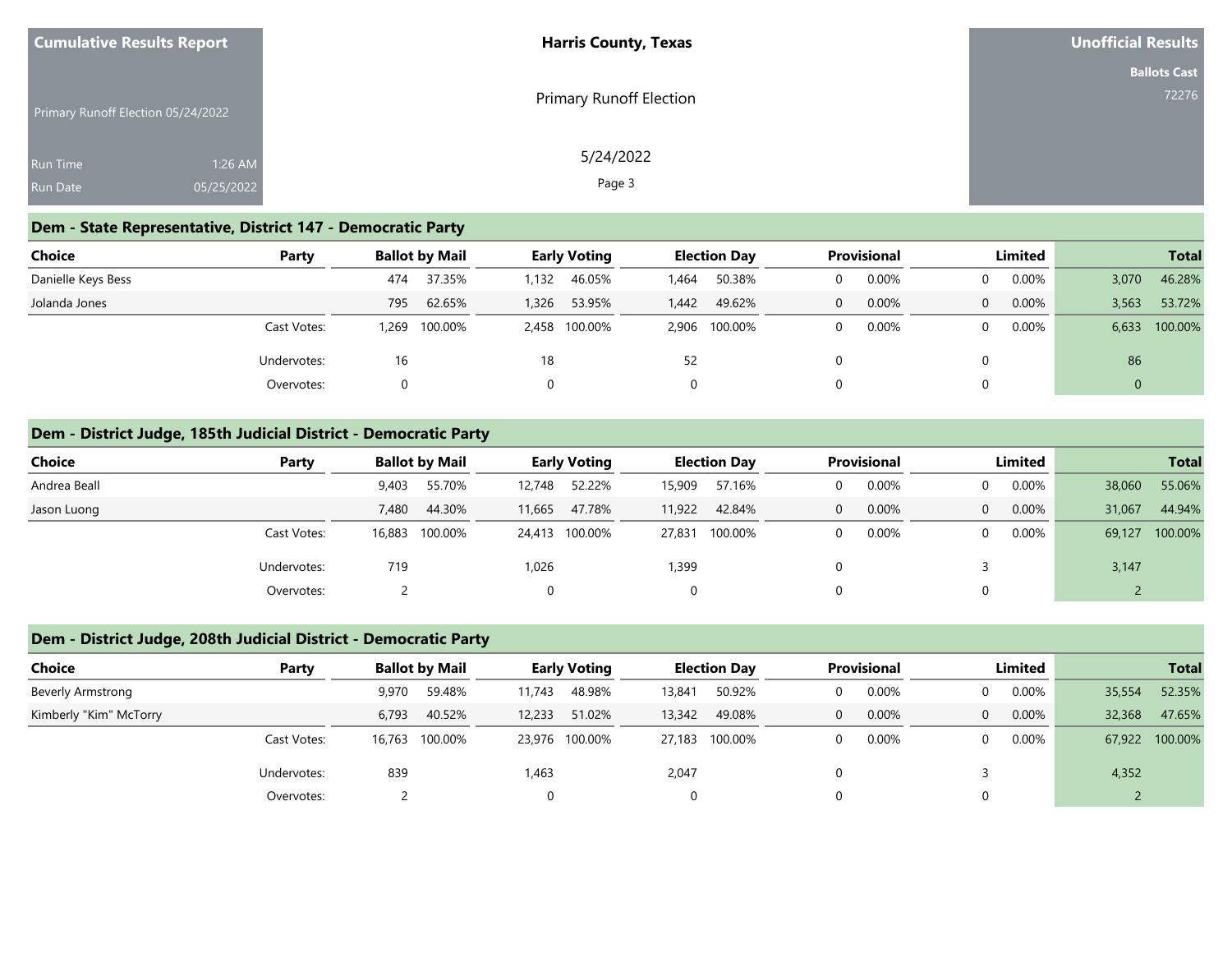| <b>Cumulative Results Report</b>   |            | <b>Harris County, Texas</b>    | <b>Unofficial Results</b> |
|------------------------------------|------------|--------------------------------|---------------------------|
|                                    |            |                                | <b>Ballots Cast</b>       |
| Primary Runoff Election 05/24/2022 |            | <b>Primary Runoff Election</b> | 72276                     |
| <b>Run Time</b>                    | 1:26 AM    | 5/24/2022                      |                           |
| <b>Run Date</b>                    | 05/25/2022 | Page 4                         |                           |

### **Dem - Family District Judge, 312th Judicial District - Democratic Party**

| Choice               | Party       |        | <b>Ballot by Mail</b> |        | <b>Early Voting</b> |        | <b>Election Day</b> | <b>Provisional</b> |          | Limited        |          | <b>Total</b> |                |
|----------------------|-------------|--------|-----------------------|--------|---------------------|--------|---------------------|--------------------|----------|----------------|----------|--------------|----------------|
| Teresa J. Waldrop    |             | 10,588 | 64.16%                | 14,627 | 61.98%              | 18,094 | 67.55%              |                    | 0.00%    |                | $0.00\%$ | 43,309       | 64.75%         |
| Clinton "Chip" Wells |             | 5,914  | 35.84%                | 8,971  | 38.02%              | 8,694  | 32.45%              | 0                  | $0.00\%$ | $\overline{0}$ | $0.00\%$ | 23,579       | 35.25%         |
|                      | Cast Votes: |        | 16,502 100.00%        |        | 23,598 100.00%      |        | 26,788 100.00%      |                    | 0.00%    |                | $0.00\%$ |              | 66,888 100.00% |
|                      | Undervotes: | 1,099  |                       | 1,841  |                     | 2,442  |                     |                    |          |                |          | 5,385        |                |
|                      | Overvotes:  |        |                       |        |                     |        |                     |                    |          |                |          |              |                |

### **Dem - Judge, County Civil Court at Law No. 4 - Democratic Party**

| Choice             | Party       | <b>Ballot by Mail</b> |         |        | <b>Early Voting</b> |        | <b>Election Day</b> |          | <b>Provisional</b> | Limited  |          |        | <b>Total</b> |
|--------------------|-------------|-----------------------|---------|--------|---------------------|--------|---------------------|----------|--------------------|----------|----------|--------|--------------|
| M. K. Monica Singh |             | 10,847                | 65.35%  | 16,068 | 67.06%              | 16,576 | 61.29%              |          | 0.00%              | $\Omega$ | $0.00\%$ | 43,491 | 64.33%       |
| Treasea Treviño    |             | 5,752 34.65%          |         | 7,892  | 32.94%              | 10,469 | 38.71%              | $\Omega$ | 0.00%              | $\Omega$ | 0.00%    | 24,113 | 35.67%       |
|                    | Cast Votes: | 16,599                | 100.00% |        | 23,960 100.00%      |        | 27,045 100.00%      |          | 0.00%              | $\Omega$ | $0.00\%$ | 67,604 | 100.00%      |
|                    | Undervotes: | 1,000                 |         | 1,479  |                     | 2,185  |                     |          |                    |          |          | 4,667  |              |
|                    | Overvotes:  |                       |         |        |                     | 0      |                     |          |                    | 0        |          |        |              |

### **Dem - County Commissioner, Precinct 4 - Democratic Party**

| <b>Choice</b>       | Party           | <b>Ballot by Mail</b> |         | <b>Early Voting</b> |         | <b>Election Day</b> |               | <b>Provisional</b> |       | Limited        |                |       | <b>Total</b>   |
|---------------------|-----------------|-----------------------|---------|---------------------|---------|---------------------|---------------|--------------------|-------|----------------|----------------|-------|----------------|
| Lesley Briones      |                 | 739،۱                 | 55.92%  | 3,090               | 54.49%  | 3,256               | 52.33%        | $\Omega$           | 0.00% | $\Omega$       | $0.00\%$       | 8,085 | 53.89%         |
| Benjamin "Ben" Chou |                 | 1,371                 | 44.08%  | 2,581               | 45.51%  | 2,966               | 47.67%        | $\mathbf{0}$       | 0.00% | $\overline{0}$ | 0.00%          | 6,918 | 46.11%         |
|                     | Cast Votes:     | 3,110                 | 100.00% | 5.671               | 100.00% |                     | 6,222 100.00% | $\Omega$           | 0.00% | $\Omega$       | $0.00\%$       |       | 15,003 100.00% |
|                     | Undervotes:     | 62                    |         | 106                 |         | 164                 |               |                    |       |                |                | 332   |                |
|                     | Overvotes:<br>O |                       |         |                     |         |                     |               |                    |       |                | $\overline{0}$ |       |                |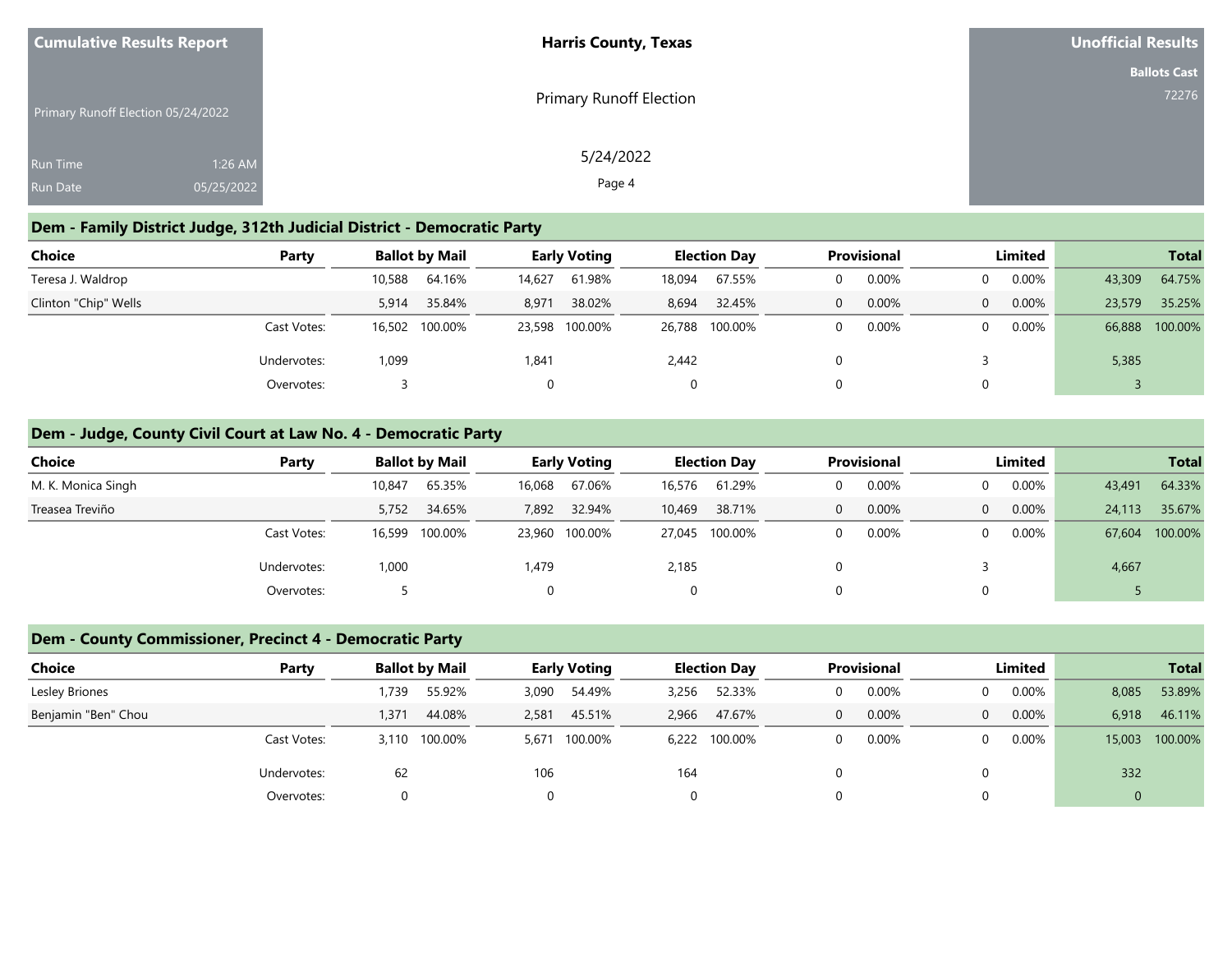| <b>Cumulative Results Report</b>   | <b>Harris County, Texas</b> | Unofficial Results  |
|------------------------------------|-----------------------------|---------------------|
|                                    |                             | <b>Ballots Cast</b> |
| Primary Runoff Election 05/24/2022 | Primary Runoff Election     | 72276               |
| 1:26 AM<br>Run Time                | 5/24/2022                   |                     |
| 05/25/2022<br><b>Run Date</b>      | Page 5                      |                     |

# **Dem - Justice of the Peace, Precinct 1, Place 2 - Democratic Party**

| Choice      | Party       |       | <b>Ballot by Mail</b> |       | <b>Early Voting</b> |       | <b>Election Day</b> |          | <b>Provisional</b> |  | Limited  |              |                |  | <b>Total</b> |
|-------------|-------------|-------|-----------------------|-------|---------------------|-------|---------------------|----------|--------------------|--|----------|--------------|----------------|--|--------------|
| Steve Duble |             | ,599  | 46.32%                | 3,704 | 58.92%              | 3,770 | 52.57%              | $\Omega$ | 0.00%              |  | $0.00\%$ | 9,073        | 53.65%         |  |              |
| Sonia Lopez |             | 1,853 | 53.68%                | 2,582 | 41.08%              | 3,402 | 47.43%              | $\Omega$ | 0.00%              |  | 0.00%    | 7,837        | 46.35%         |  |              |
|             | Cast Votes: |       | 3,452 100.00%         |       | 6,286 100.00%       |       | 7,172 100.00%       | $\Omega$ | 0.00%              |  | $0.00\%$ |              | 16,910 100.00% |  |              |
|             | Undervotes: | 215   |                       | 369   |                     | 635   |                     |          |                    |  |          | 1,220        |                |  |              |
|             | Overvotes:  | 0     |                       |       |                     |       |                     |          |                    |  |          | $\mathbf{0}$ |                |  |              |

#### **Dem - Precinct Chairman, Precinct 0113 - Democratic Party**

| <b>Choice</b>  | Party       | <b>Ballot by Mail</b>     | <b>Early Voting</b> | <b>Election Day</b> | <b>Provisional</b> | <b>Limited</b>             | <b>Total</b>  |
|----------------|-------------|---------------------------|---------------------|---------------------|--------------------|----------------------------|---------------|
| Maaria Yasin   |             | 44.44%<br>8               | 46.67%<br>14        | 27.27%<br>9         | 0.00%              | $0.00\%$<br>$\Omega$       | 38.27%<br>31  |
| Judy Kay Craft |             | 55.56%<br>10 <sup>1</sup> | 53.33%<br>16        | 72.73%<br>24        | 0.00%<br>$\Omega$  | $0.00\%$<br>$\overline{0}$ | 61.73%<br>50  |
|                | Cast Votes: | 18 100.00%                | 30 100.00%          | 33 100.00%          | 0.00%              | $0.00\%$<br>$\mathbf{0}$   | 100.00%<br>81 |
|                | Undervotes: |                           |                     |                     |                    |                            |               |
|                | Overvotes:  |                           |                     | Ü                   |                    |                            |               |

### **Dem - Precinct Chairman, Precinct 0136 - Democratic Party**

| Choice          | Party       |                 | <b>Ballot by Mail</b> | <b>Early Voting</b> |             | <b>Election Day</b> |             | <b>Provisional</b> |       | Limited  |       |                  | <b>Total</b> |
|-----------------|-------------|-----------------|-----------------------|---------------------|-------------|---------------------|-------------|--------------------|-------|----------|-------|------------------|--------------|
| Michael Jackson |             | 12 <sup>2</sup> | 41.38%                | 55                  | 49.11%      | 70                  | 51.47%      | 0                  | 0.00% | $\Omega$ | 0.00% | 137              | 49.46%       |
| Charleen Jones  |             | 17              | 58.62%                | 57                  | 50.89%      | 66                  | 48.53%      | $\Omega$           | 0.00% | $\Omega$ | 0.00% | 140 <sup>°</sup> | 50.54%       |
|                 | Cast Votes: | 29              | 100.00%               |                     | 112 100.00% |                     | 136 100.00% |                    | 0.00% | $\Omega$ | 0.00% |                  | 277 100.00%  |
|                 | Undervotes: |                 |                       |                     |             | 12                  |             |                    |       |          |       | 22               |              |
|                 | Overvotes:  |                 |                       |                     |             |                     |             |                    |       |          |       | $\mathbf{0}$     |              |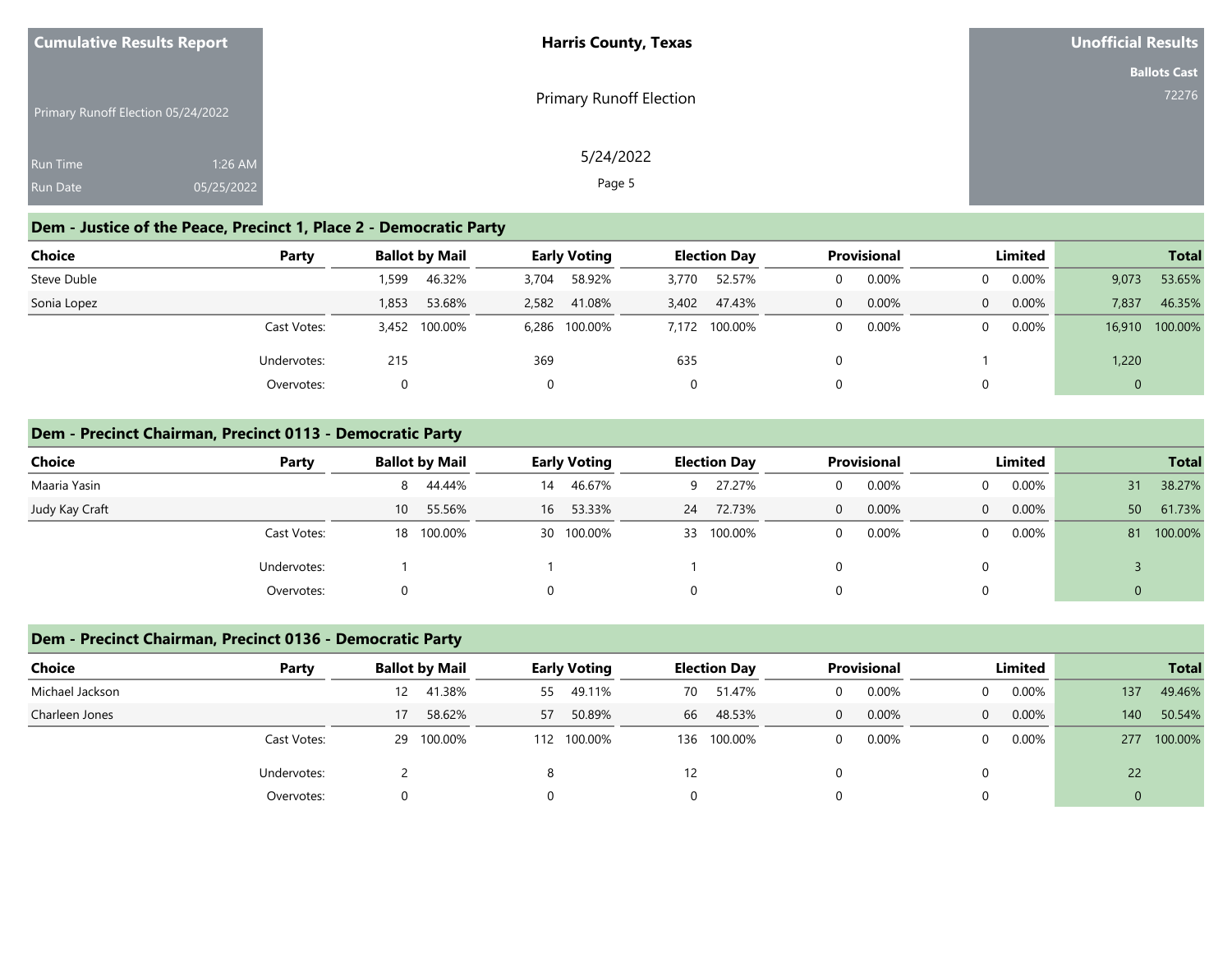| <b>Cumulative Results Report</b>   |            | <b>Harris County, Texas</b>    | Unofficial Results  |
|------------------------------------|------------|--------------------------------|---------------------|
|                                    |            |                                | <b>Ballots Cast</b> |
| Primary Runoff Election 05/24/2022 |            | <b>Primary Runoff Election</b> | 72276               |
| <b>Run Time</b>                    | 1:26 AM    | 5/24/2022                      |                     |
| <b>Run Date</b>                    | 05/25/2022 | Page 6                         |                     |

### **Dem - Precinct Chairman, Precinct 0210 - Democratic Party**

| <b>Choice</b>     | Party       |    | <b>Ballot by Mail</b> | <b>Early Voting</b> |           | <b>Election Day</b> |         | <b>Provisional</b> |       | Limited |          |     |             |
|-------------------|-------------|----|-----------------------|---------------------|-----------|---------------------|---------|--------------------|-------|---------|----------|-----|-------------|
| Alfred "AL" Green |             | 34 | 91.89%                | 87                  | 75.65%    | 127                 | 82.47%  | $\Omega$           | 0.00% |         | $0.00\%$ | 248 | 81.05%      |
| Terrance Shanks   |             |    | 8.11%                 |                     | 28 24.35% | 27                  | 17.53%  | $\mathbf{0}$       | 0.00% |         | 0.00%    | 58  | 18.95%      |
|                   | Cast Votes: | 37 | 100.00%               | 115                 | 100.00%   | 154                 | 100.00% | $\Omega$           | 0.00% |         | $0.00\%$ |     | 306 100.00% |
|                   | Undervotes: |    |                       |                     |           | 17                  |         |                    |       |         |          | 29  |             |
|                   | Overvotes:  |    |                       |                     |           |                     |         |                    |       |         |          |     |             |

#### **Dem - Precinct Chairman, Precinct 0235 - Democratic Party**

| Choice                     | Party       | <b>Ballot by Mail</b> | <b>Early Voting</b> | <b>Election Day</b> | <b>Provisional</b> | Limited              | <b>Total</b>   |
|----------------------------|-------------|-----------------------|---------------------|---------------------|--------------------|----------------------|----------------|
| Ethel Forney Hunter        |             | 48.81%<br>41          | 52.35%<br>78        | 43.14%<br>44        | 0.00%              | $0.00\%$<br>$\Omega$ | 48.66%<br>163  |
| Glenda Jean Hamlett Pouncy |             | 51.19%<br>43          | 47.65%<br>71        | 56.86%<br>58        | 0.00%<br>$\Omega$  | $0.00\%$<br>$\Omega$ | 51.34%<br>172  |
|                            | Cast Votes: | 84 100.00%            | 149 100.00%         | 100.00%<br>102      | 0.00%              | 0.00%<br>$\Omega$    | 100.00%<br>335 |
|                            | Undervotes: | h                     |                     | 18                  |                    |                      | 35             |
|                            | Overvotes:  |                       | $\Omega$            | 0                   |                    | 0                    |                |

### **Dem - Precinct Chairman, Precinct 0294 - Democratic Party**

| <b>Choice</b> | Party       |          | <b>Ballot by Mail</b> | <b>Early Voting</b> |            | <b>Election Day</b> |            | <b>Provisional</b> |       | Limited        |          |              | <b>Total</b> |
|---------------|-------------|----------|-----------------------|---------------------|------------|---------------------|------------|--------------------|-------|----------------|----------|--------------|--------------|
| Tina Mosley   |             | 32       | 78.05%                | 40                  | 93.02%     | 26                  | 74.29%     |                    | 0.00% | $\Omega$       | $0.00\%$ | 98           | 82.35%       |
| Kathy Phipps  |             |          | 9 21.95%              |                     | 6.98%      | $\overline{9}$      | 25.71%     | $\Omega$           | 0.00% | $\overline{0}$ | 0.00%    | 21           | 17.65%       |
|               | Cast Votes: | 41       | 100.00%               |                     | 43 100.00% |                     | 35 100.00% |                    | 0.00% | $\Omega$       | $0.00\%$ |              | 119 100.00%  |
|               | Undervotes: |          |                       |                     |            |                     |            |                    |       | 0              |          |              |              |
|               | Overvotes:  | $\Omega$ |                       |                     |            |                     |            |                    |       | 0              |          | $\mathbf{0}$ |              |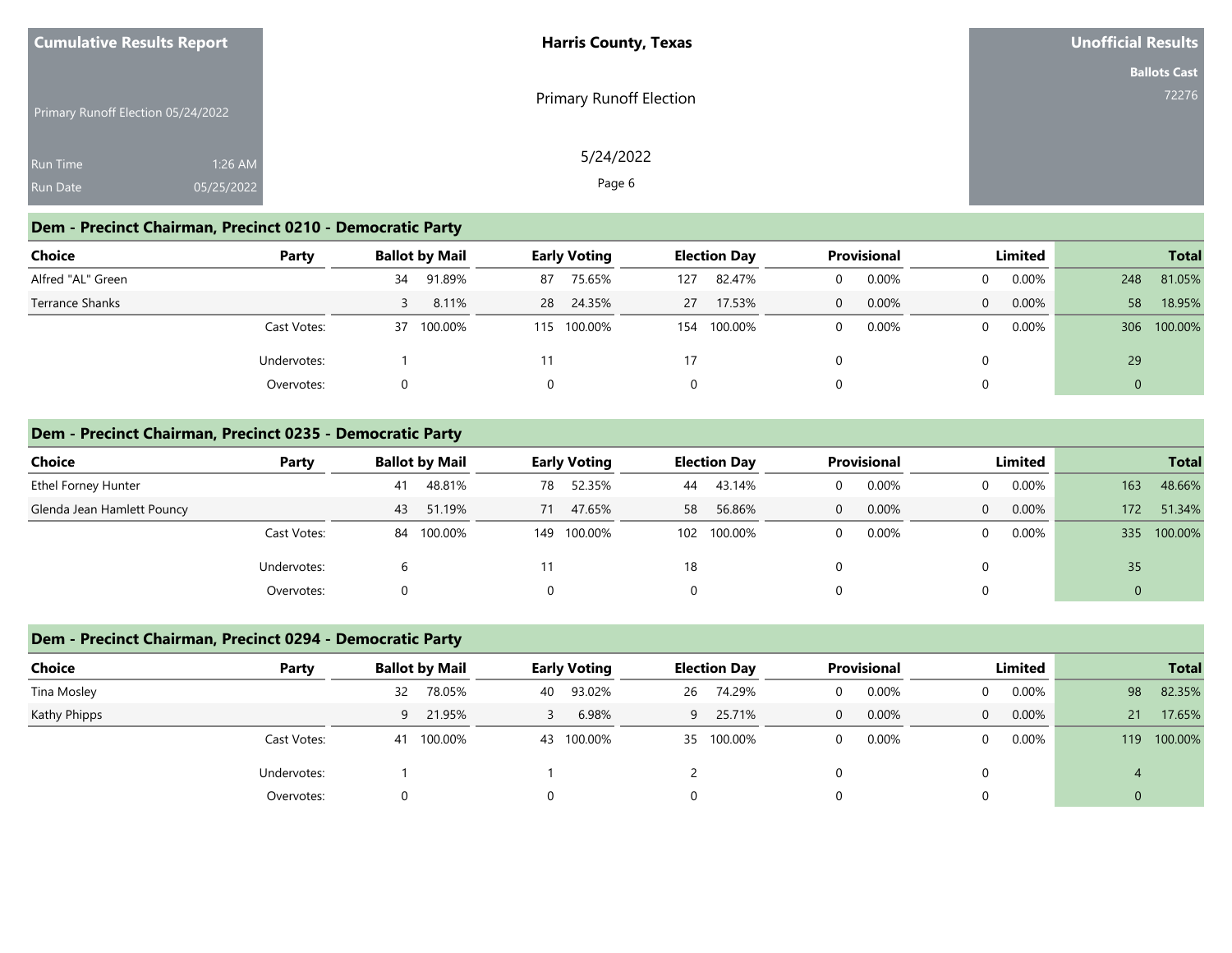| <b>Cumulative Results Report</b>   |            | <b>Harris County, Texas</b> | Unofficial Results  |  |  |
|------------------------------------|------------|-----------------------------|---------------------|--|--|
|                                    |            |                             | <b>Ballots Cast</b> |  |  |
| Primary Runoff Election 05/24/2022 |            | Primary Runoff Election     | 72276               |  |  |
| <b>Run Time</b>                    | 1:26 AM    | 5/24/2022                   |                     |  |  |
| <b>Run Date</b>                    | 05/25/2022 | Page 7                      |                     |  |  |

### **Dem - Precinct Chairman, Precinct 0332 - Democratic Party**

| <b>Choice</b>     | Party       | <b>Ballot by Mail</b> | <b>Early Voting</b>       | <b>Election Day</b> | <b>Provisional</b> | Limited              | <b>Total</b>              |
|-------------------|-------------|-----------------------|---------------------------|---------------------|--------------------|----------------------|---------------------------|
| Rynette D. McCree |             | 77.27%<br>17          | 75.00%<br>45              | 78.69%<br>48        | 0.00%              | $0.00\%$<br>$\Omega$ | 76.92%<br>110             |
| Margarita Arevalo |             | 5 22.73%              | 25.00%<br>15 <sup>1</sup> | 21.31%<br>13        | 0.00%              | $0.00\%$<br>$\Omega$ | 23.08%<br>33 <sup>°</sup> |
|                   | Cast Votes: | 22 100.00%            | 60 100.00%                | 100.00%<br>61       | 0.00%              | $0.00\%$<br>$\Omega$ | 100.00%<br>143            |
|                   | Undervotes: |                       |                           |                     |                    |                      | q                         |
|                   | Overvotes:  |                       |                           | 0                   |                    | $\Omega$             | $\mathbf{0}$              |

#### **Dem - Precinct Chairman, Precinct 0396 - Democratic Party**

| Choice           | Party       | <b>Ballot by Mail</b> | <b>Early Voting</b> | <b>Election Day</b> | <b>Provisional</b> | Limited              | <b>Total</b>   |
|------------------|-------------|-----------------------|---------------------|---------------------|--------------------|----------------------|----------------|
| Faye West-Willis |             | 66.67%<br>48          | 64.62%<br>42        | 54.17%<br>26        | 0.00%              | $0.00\%$<br>$\Omega$ | 62.70%<br>116  |
| Barry C. Horn    |             | 33.33%<br>24          | 35.38%<br>23        | 45.83%<br><b>22</b> | 0.00%<br>0         | 0.00%<br>$\Omega$    | 69<br>37.30%   |
|                  | Cast Votes: | 72 100.00%            | 65 100.00%          | 48 100.00%          | 0.00%              | 0.00%<br>$\Omega$    | 100.00%<br>185 |
|                  | Undervotes: |                       |                     |                     |                    | 0                    | 11             |
|                  | Overvotes:  | 0                     | 0                   | 0                   |                    | 0                    | 0              |

## **Dem - Precinct Chairman, Precinct 0506 - Democratic Party**

| <b>Choice</b>  | Party       |          | <b>Ballot by Mail</b> |    | <b>Early Voting</b> |    | <b>Election Day</b> | <b>Provisional</b> |              | Limited  |     | <b>Total</b> |
|----------------|-------------|----------|-----------------------|----|---------------------|----|---------------------|--------------------|--------------|----------|-----|--------------|
| Schuwan Dorsey |             | 51       | 82.26%                | 56 | 69.14%              | 59 | 77.63%              | 0.00%              | $\Omega$     | $0.00\%$ | 166 | 75.80%       |
| Kevin Pever    |             | 11       | 17.74%                | 25 | 30.86%              | 17 | 22.37%              | 0.00%              | $\mathbf{0}$ | $0.00\%$ | 53  | 24.20%       |
|                | Cast Votes: | 62       | 100.00%               |    | 81 100.00%          |    | 76 100.00%          | 0.00%              | $\Omega$     | $0.00\%$ | 219 | 100.00%      |
|                | Undervotes: |          |                       |    |                     |    |                     |                    |              |          | 11  |              |
|                | Overvotes:  | $\Omega$ |                       |    |                     |    |                     |                    |              |          | 0   |              |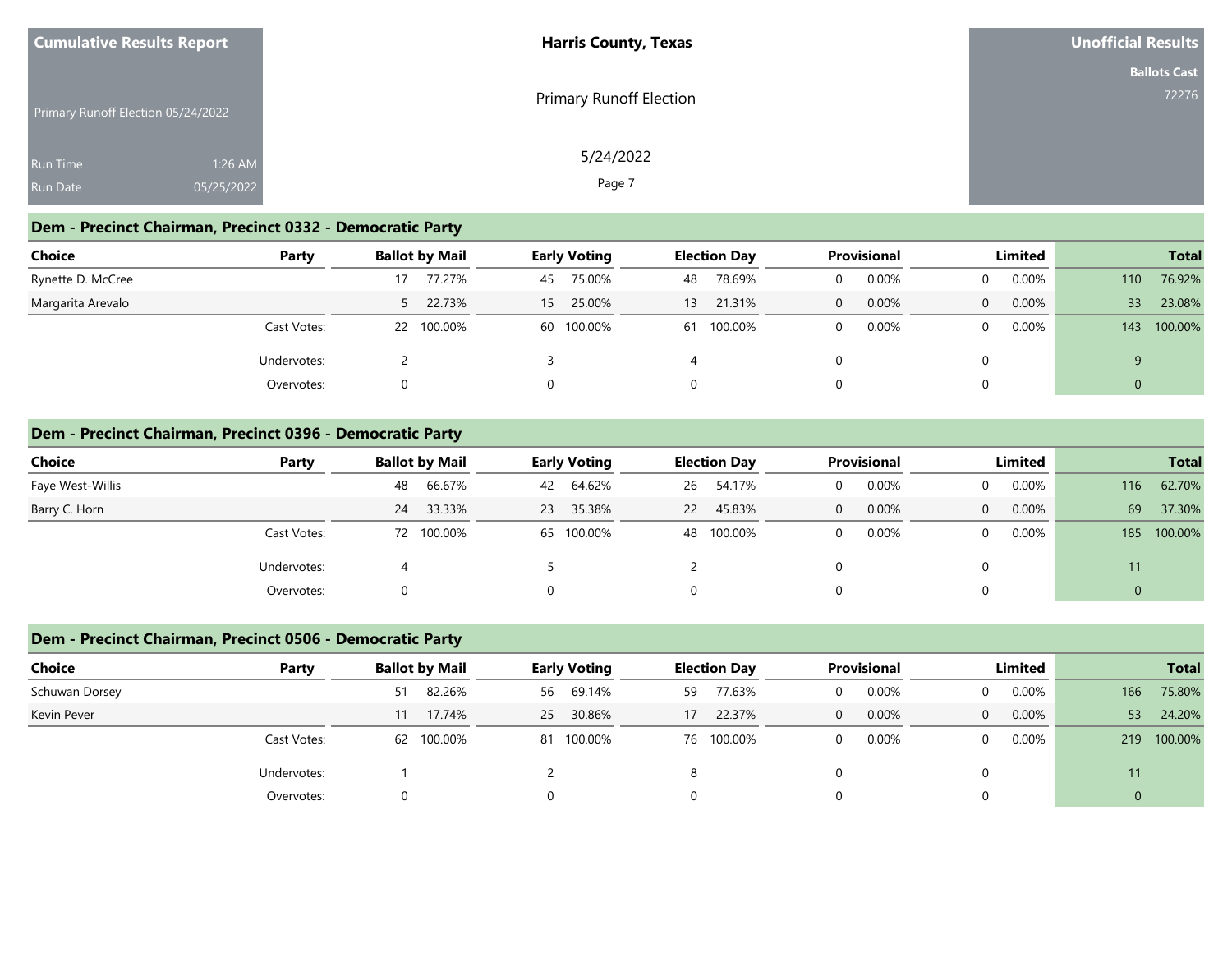| <b>Cumulative Results Report</b>   |            | <b>Harris County, Texas</b>    | Unofficial Results  |  |  |
|------------------------------------|------------|--------------------------------|---------------------|--|--|
|                                    |            |                                | <b>Ballots Cast</b> |  |  |
| Primary Runoff Election 05/24/2022 |            | <b>Primary Runoff Election</b> | 72276               |  |  |
| <b>Run Time</b>                    | 1:26 AM    | 5/24/2022                      |                     |  |  |
| <b>Run Date</b>                    | 05/25/2022 | Page 8                         |                     |  |  |

### **Dem - Precinct Chairman, Precinct 0528 - Democratic Party**

| Choice           | Party       |    | <b>Ballot by Mail</b> |   | <b>Early Voting</b> |                | <b>Election Day</b> |          | <b>Provisional</b> |                | Limited  |                | <b>Total</b> |
|------------------|-------------|----|-----------------------|---|---------------------|----------------|---------------------|----------|--------------------|----------------|----------|----------------|--------------|
| Jennifer Travers |             | 10 | 66.67%                |   | 22 73.33%           | 10             | 71.43%              | 0        | 0.00%              | $\mathbf{0}$   | $0.00\%$ | 42             | 71.19%       |
| Elecia Boozer    |             |    | 5 33.33%              | 8 | 26.67%              | $\overline{4}$ | 28.57%              | $\Omega$ | 0.00%              | $\overline{0}$ | $0.00\%$ | 17             | 28.81%       |
|                  | Cast Votes: | 15 | 100.00%               |   | 30 100.00%          | 14             | 100.00%             | $\Omega$ | 0.00%              | $\Omega$       | $0.00\%$ |                | 59 100.00%   |
|                  | Undervotes: |    |                       |   |                     |                |                     |          |                    |                |          |                |              |
|                  | Overvotes:  |    |                       |   |                     | 0              |                     |          |                    |                |          | $\overline{0}$ |              |

#### **Dem - Precinct Chairman, Precinct 0722 - Democratic Party**

| Choice           | Party       | <b>Ballot by Mail</b> | <b>Early Voting</b> | <b>Election Day</b> | <b>Provisional</b> | Limited                  | <b>Total</b>   |  |
|------------------|-------------|-----------------------|---------------------|---------------------|--------------------|--------------------------|----------------|--|
| Bessie Mansfield |             | 60.71%<br>34          | 61.54%<br>64        | 48.45%<br>47        | 0.00%              | $0.00\%$<br>$\Omega$     | 56.42%<br>145  |  |
| Patricia Govan   |             | 22 39.29%             | 38.46%<br>40        | 51.55%<br>50        | 0.00%<br>$\Omega$  | $0.00\%$<br>$\Omega$     | 43.58%<br>112  |  |
|                  | Cast Votes: | 56 100.00%            | 100.00%<br>104      | 97 100.00%          | 0.00%              | $0.00\%$<br>$\mathbf{0}$ | 100.00%<br>257 |  |
|                  | Undervotes: |                       |                     |                     |                    |                          | 16             |  |
|                  | Overvotes:  |                       |                     | O                   |                    |                          |                |  |

### **Dem - Precinct Chairman, Precinct 0796 - Democratic Party**

| Choice       | Party       | <b>Ballot by Mail</b> |    | <b>Early Voting</b> |    | <b>Election Day</b> |          | <b>Provisional</b> |          | Limited  |              | <b>Total</b> |
|--------------|-------------|-----------------------|----|---------------------|----|---------------------|----------|--------------------|----------|----------|--------------|--------------|
| Liz Townsend |             | 40.00%                |    | 30.77%<br>8         | 11 | 32.35%              |          | 0.00%              | $\Omega$ | 0.00%    | 21           | 32.31%       |
| Monica McCoy |             | 60.00%                | 18 | 69.23%              | 23 | 67.65%              | $\Omega$ | 0.00%              | $\Omega$ | $0.00\%$ | 44           | 67.69%       |
|              | Cast Votes: | 100.00%               |    | 26 100.00%          |    | 34 100.00%          |          | 0.00%              | $\Omega$ | 0.00%    |              | 65 100.00%   |
|              | Undervotes: |                       |    |                     |    |                     |          |                    |          |          |              |              |
|              | Overvotes:  |                       |    |                     |    |                     |          |                    |          |          | $\mathbf{0}$ |              |